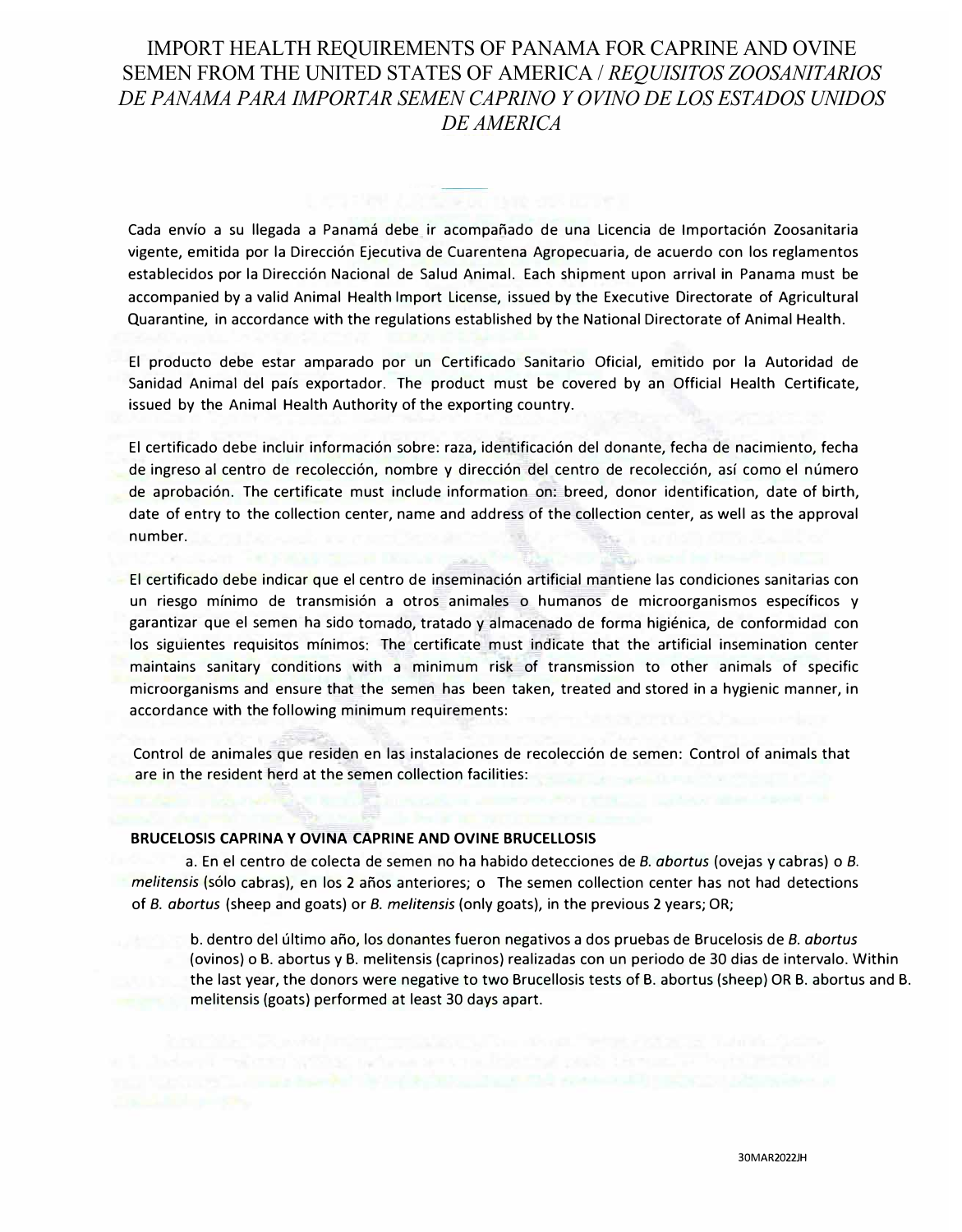## **EPIDIDIMITIS OVINA** (solo ovejas) **OVINE EPIDIDVMITIS** (only sheep)

a. En el centro de colecta de semen no ha habido detecci6n clfnica de Epididimitis ovina (8. *ovis)* en los 2 años anteriores o, The semen collection center has not had clinical detection of ovine epididymitis (B. ovis) in the previous 2 years OR

b. Dentro del año previo, los donantes de semen fueron negativos a dos pruebas de diagnóstico para la detección de *Brucella ovis* realizadas con intervalos de al menos 30 días Within the previous 1 year. the donors were negative to two diagnostic tests for the detection of *Bruce/la ovis* performed at least 30 days apart

## **AGALACTIA CONTAGIOSA CONTAGIOUS AGALACTIA**

a. Certificación de que el estado del origen no tiene registro de casos de esta enfermedad en los últimos 12 meses. Certification that the state of origin has no record of cases of this disease in the last 12 months.

## **PESTE DE PEQUENOS RUMINANTES PESTE DES PETITS RUMINANTS**

a. Certificación de que el país está libre de la enfermedad. Certification that the country is free of the disease

## **PLEURONEUMONIA CONTAGIOSA CAPRINA CONTAGIOUS CAPRINE PLEUROPNEUMONIA**

a. Certificación de que el país está libre de la enfermedad. Certification that the country is free of the disease

#### **LINFADENITIS CASEOSA OVINA SHEEP CASEOSA LVMPHADENITIS**

a. No deben haber presentado signos clínicos durante los últimos 12 meses. There must not have presented clinical signs during the last 12 months.

#### **PARATUBERCULOSIS PARATUBERCULOSIS**

a. Los animales no deben haber presentado signos clínicos durante los últimos 2 años. There must not have presented clinical signs during the last 2 years.

#### **PRURIGO LUMBAR SCRAPIE**

a. En la instalación o instalaciones de procedencia, nunca se han comprobado casos de Scrapie y que los donadores del semen no estan afectados por Scrapie, ni fueron expuestos a esta enfermedad, no son hijos de padre o madre, o hermano completo o medio hermano de animal afectado por Scrapie. In the facility or premises of origin, there have never been any cases of Scrapie and that the donors of semen are not affected by Scrapie, nor were they exposed to this disease, they are not progenies of father or mother, or full brother or half-brother of animal affected by Scrapie.

#### **MAEDI VISNA MAEDI VISNA**

a. Los donantes resultaron negativos a la prueba de diagnóstico 30 días antes de la recolección del semen. Donors were negative to the diagnostic test during the 30 days before semen collection

#### **ARTRITIS ENCEFALITIS CAPRINA CAPRINE ENCEPHALITIS ARTHRITIS**

a. La enfermedad no ha sido detectada clfnica ni serol6gicamente en los centros de colecta de semen en los últimos 3 años, o The disease has not been detected clinically or serologically in collection center in the last 3 years, or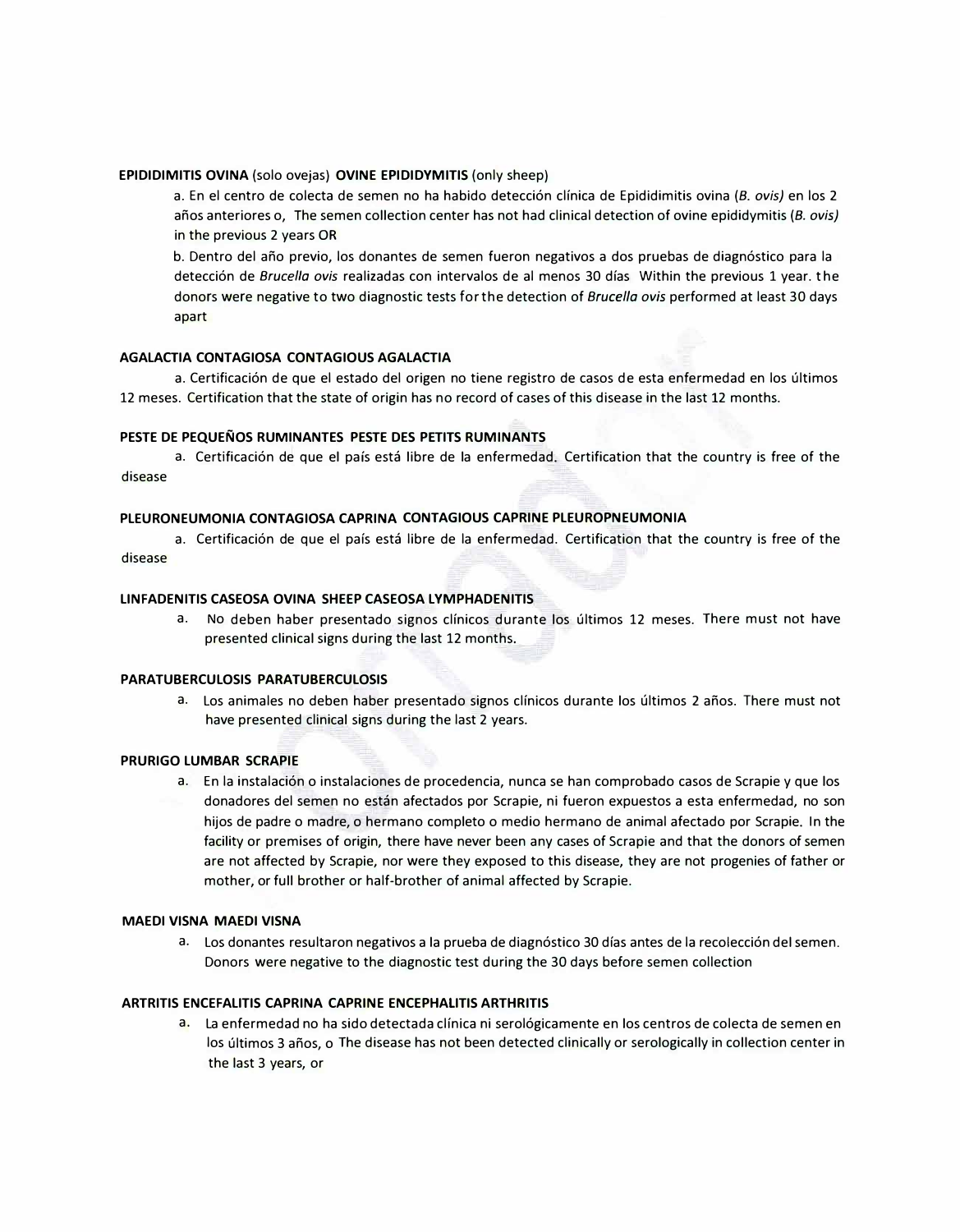b. Los animales resultaron negativos a una prueba de diagn6stico durante los 30 dfas anteriores a la recolección del semen. The animals were negative for a diagnostic test during the 30 days prior to semen collection.

### LENGUA AZUL BLUETONGUE

a. Se realizan pruebas diagnósticas durante el periodo de aislamiento usando test de ELISA, si el o los animales no salen negativos a la prueba de ELISA, este o estos deben ser probados en PCR para ser elegibles para la exportación Tests during the isolation period using ELISA tests, if the animals are nonnegative on ELISA, they may be tested with PCR to be eligible for export

## Que: That

1. El genitor o los genitores, de los que se obtuvo el semen, se encuentran en un centro de Inseminación Artificial que cumple con las normas recomendadas por la OIE para la aprobación sanitaria con miras a la exportación, bajo la supervisión de un Médico Veterinario Oficialmente acreditado y cuenta con personal capacitado y con experiencia, un laboratorio bien equipado, asf como la infraestructura y organizaci6n para mantener aislados a los reproductores de la crianza local de animales. The donors, from whom the semen was obtained, are located in an Artificial Insemination Center that complies with the standards recommended by the OIE for sanitary approval for export, under the supervision of an Officially Accredited Veterinary and he/she has trained and experienced staff, a well-equipped laboratory, as well as the infrastructure and organization to keep breeding animals isolated from origin animal breeding

El semen procede de animales sanos, nacidos y criados en Estados Unidos de America, y que los donadores del semen no estan afectados por Scrapie, no fueron alimentados par Harina de Carne y Hueso, ni fueron expuestos a esta enfermedad, no son hijos de padre o madre, o hermano completo o medio hermano de animal afectado por Scrapie y no provienen de área cuarentenaria por CAE. Semen comes from healthy animals, born and raised in the United States of America, and that semen donors are not affected by Scrapie, were not fed Meat and Bone Meal, nor were they exposed to this disease, they are not offspring of a father or mother, or full brother or half-brother of animal affected by Scrapie and does not come from quarantine area by CAE

- 2. En los últimos 60 días previos a la fecha de obtención del semen, en el centro o los centros de inseminaci6n artificial donde fue obtenido el semen, no se ha detectado casos de ninguna Enfermedad lnfectocontagiosa o Transmisible que afecte a la especie In the last 60 days prior to the date of semen collection, at the center or the artificial insemination centers where the semen was obtained, no cases of any infectal contagious or transmissible disease that affect to the species, have been detected
- 3. Los donantes estarán sujetos a pruebas periódicas (cada 12 meses) para la siguientes enfermedades: Brucelosis caprina {8. *abortus and 8. melitensis)* y Brucelosis ovina (8. *abortusa and 8. ovis),* Maedi-Visna y Artritis/Encefalitis caprina. (remitir resultado de pruebas por el laboratorio correspondiente). The donors are subjected to periodic testing (every 12 months) for the following diseases: caprine brucellosis (8. *abortus and 8. melitensis)* and ovine brucellosis (8. *abortus and 8. ovis),* and Maedi-Visna and Caprine Arthritis Encephalitis. (send test results by the corresponding laboratory).
- 4. El Medico Veterinario Oficial o Acreditado por la Autoridad de Salud Animal del pafs de origen, precinto (marcham6) y sello los termos antes de autorizar su transporte al lugar de embarque o puesto fronterizo. The Official or Accredited Veterinary by the Animal Health Authority of the country of origin,